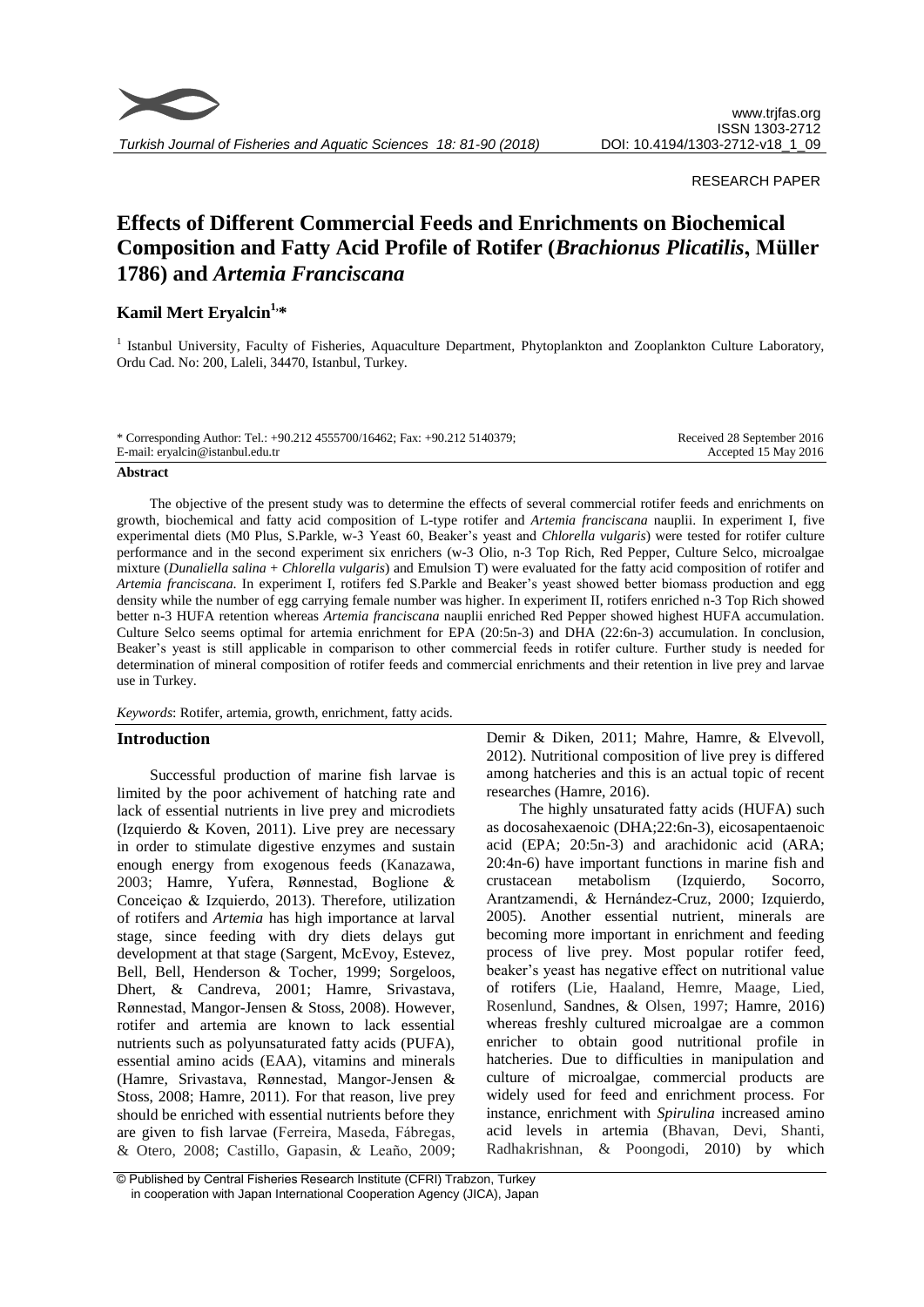important amino acids such as taurine could be transferred to larvae. Taurine is known as a free organic acid that plays important role in lipid digestion, absorption and osmoregulation (Kim, Matsunari, Takeuchi, Yokoyama, Murata, & Ishihara, 2007; Takeuchi, 2014). The taurine concentration of rotifer and artemia are lower than that of copepods (Van der Meeren, Olsen, Hamre, & Fyhn, 2008). Therefore, one of the experimental group was designed as Taurine source.

Several rotifer diets and enrichments are available on the market with different nutritional compositions. The products tested in our experimental groups are commonly used for enrichment process of live prey in Turkey. However, the effects of those products on fatty acid composition were not yet reported in details. The aim of the present study was to determine the effects of commonly used rotifer diets on rotifer culture performance (Experiment I); M0 Plus<sup>®</sup>, S.parkle®, w-3 yeast 60<sup>®</sup>, Beaker's yeast<sup>®</sup> and *Chlorella vulgaris* and the effects of several enrichments; Olio w-3<sup>®</sup>, Red Pepper<sup>®</sup>, Top Rich<sup>®</sup>, Culture Selco® , mixture of freshly cultured microalgae species (*Dunaliella salina* and *Chlorella vulgaris)* and Taurine emulsion (Emulsion T) (Experiment II) were evaluated on growth, biochemical and fatty acid compositions of rotifer and artemia.

# **Materials and Methods**

#### **Microalgae Culture**

The original strain of *Dunaliella salina* and *Chlorella vulgaris* were provided by the Culture Collection of Algae and Protozoa (CCAP) culture collection. Microalgae culture were started in test tubes (30 ml.) kept under  $22^{\circ}$ C at 40 µE m<sup>-2</sup>s<sup>-1</sup> light intensity, 12/12 light-dark photoperiod for 25 days. Culture volume was increased to test tubes to 5 lt. Erlenmeyer's flasks at density of  $2.10^6$  cell ml<sup>-1</sup>. Culture flasks containing 2 lt. sterilized f/2 medium inoculated with 2 test tube stock cultures of *Dunaliella salina* at begining. Growth of microalgae culture was determined by using Neubaeur counting chamber each day. All cultures were carried out in triplicates and means are presented. 3N-BBM+V medium was used for *Chlorella vulgaris* culture described by CCAP (Scotland, UK).

#### **Preparation of Emulsion T**

Type-A gelatin (from porcine skin, 75-100 bloom; Sigma, St. Louis, MO) was dissolved in water at  $50^{\circ}$ C to produce a 1% (wt/wt) solution (Ando, Abe, Ookubo, & Namikawa, 2005). After the solution was cooled to room temperature, fish oil (Capelin oil, Denofa, Fredrikstad, Norway; 3 g), Taurine (Taurine Acros, New Jersey, USA; 1 g), vitamin  $B_1$  and  $B_{12}$ (Sigma Aldrichi, Steinheim, Germany; 0.01 g) were homogenized with 40 ml. of this solution for 3 minutes using a four-blade blender at 15.000 rpm. Resulting emulsions were immediately used for the following enrichment.

#### **Rotifer Stock Culture**

Rotifers (*Brachionus plicatilis,* L-strain, mean lorica length 195.5 µm) were obtained from Kılıç Sea Products Inc., Güvercinlik Hatchery, Bodrum, Muğla, Turkey. Rotifers were cultured in two 135-L conical tanks at room temperature under continuous illumination during 24 hours at laboratory. Stock rotifers were fed daily at 9:00 a.m. with *Nannochloropsis gaditana* at 8×10<sup>6</sup> cells/ml. concentration and 04:00 p.m. at a level of 0.03  $g L^{-1}$ instant Baker's yeast (*Saccharomyces cerevisiae*). Rotifers were cultivated in semi-continuous cultures. The water temperature (21.2  $\pm$  0.5°C) and salinity (%. 25) were measured daily during cultivation of stock culture. Rotifers were starved for one 12 hours and washed with sterilized seawater before experiments started.

# **Experiment I: Rotifer Feeding Experiment**

At the beginning of the rotifer feeding experiment, when rotifer concentration reached 350 rotifer/ml in circular flat bottom 135 liters fiberglass stock tank, they were distributed into fifteen experimental conical glass flasks (10 lt.) reprensent five experimental groups in triplicate. Five experimental rotifer feeds were evaluated for 8 days feeding. The treatments for first experiment were 1) M0 Plus<sup>®</sup> (0.40 g for 10<sup>6</sup> ind. ml<sup>-1</sup>), 2) S.parkle<sup>®</sup> (0.65 g for  $10^6$  ind. ml<sup>-1</sup>), 3) w-3 yeast 60<sup>®</sup> (0.50 g for  $10^6$ ind. ml<sup>-1</sup>), 4) Beaker's yeast<sup>®</sup> (0.5 g for 10<sup>6</sup> ind. ml<sup>-1</sup>) and 5) *Chlorella vulgaris*. Each experimental feed was tested in triplicate and applied at a daily ration of 0.8 g dry weight (DW)  $10^6$  rotifer. day<sup>-1</sup>. During the experiment, egg number, juvenile number, egg carrying female number and total rotifer biomass were counted and calculated every day. The sampling consisted of taking 3 times one milliliter sample collected with a glass pipette from each treatment and add Lugol solution in order to settle rotifers for counting.

#### **Experiment II: Rotifer and Artemia Enrichment**

#### **Rotifer Enrichment**

Thirty million rotifers were harvested from the stock culture tank (stock density was  $400$  rotifer ml<sup>-1</sup>) for enrichment experiment. Initial rotifer density was 60 rotifer  $ml^{-1}$  in each treatment parallels. Rotifers were enriched with five enrichment products twice a day at 7 a.m. and 7 p.m. based on recommendation by products manufacturer and two of them were prepared in laboratory as microalgae mixture and Emulsion T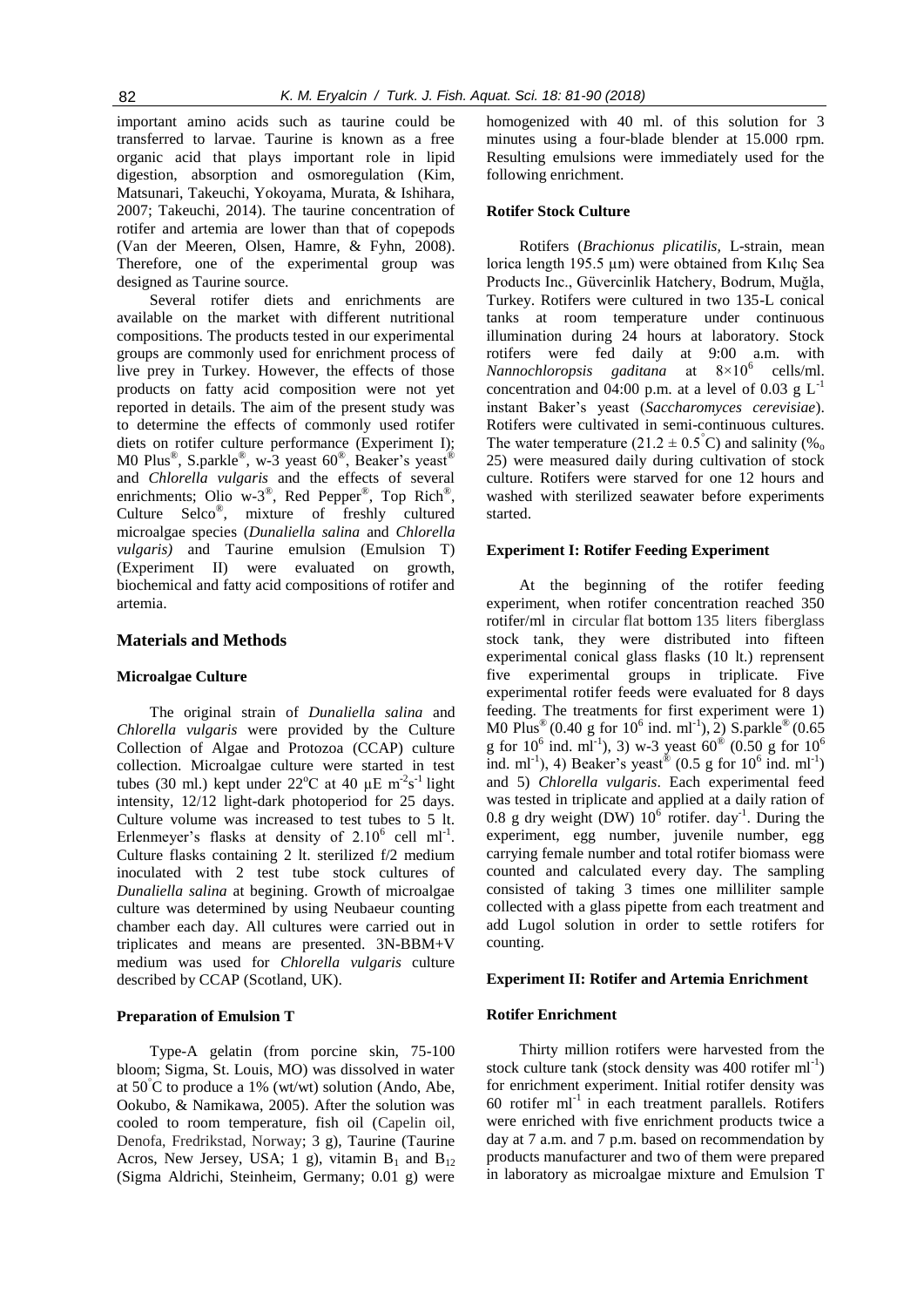(lipid and Taurine mixture). Amount of enrichment products were calculated according to rotifers density in each experimental 1000 ml flask and all enrichers were homogenized using hand blender for 2 minutes. Calculation for each enrichers was as follows; a) 600 mg  $L^{-1}$  of Olio w-3<sup>®</sup> (Bernaqua, Belgium) b) 180 mg  $L^{-1}$  of Red Pepper<sup>®</sup> paste (Bernaqua, Belgium) c) 150 mg  $L^{-1}$  of (n-3) Top Rich<sup>®</sup> (Rich S.A., Greece) d) a mix of 2×10<sup>6</sup> cells/ml. *Chlorella vulgaris* and cells/ml. *Dunaliella salina* e) 0.8 g L-1 of Emulsion T. Rotifer biomass (25 gram) were harvested on 75 µm plankton nets after 24 hours, rinsed with sterilized seawater for 3 minutes, then stored in  $-80^{\circ}$ C for biochemical and fatty acid analysis. Each treatment was carried out in triplicate.

#### **Artemia Enrichment**

*Artemia franciscana* metanauplii were obtained from the hatching of Great Salt Lake *Artemia* cysts (INVE Aquaculture Nutrition, Dendermonde, Belgium). Cysts were decapsulated as described by Bruggeman *et al.* (1980), then incubated during 24 h in 5 L cylindrical-conical glass tank containing seawater (38 g  $L^{-1}$  salinity) at 28<sup>°</sup>C. Gentle aeration was placed in bottom of the glass tank with continuous illumination. After hatching, Instar I nauplii were moved into cylindrical containers at 23 <sup>o</sup>C and rinsed with UV-treated seawater for 20 minutes. Artemia enrichment was conducted in 10 L conical glass container at a density of 300.000 individuals  $L^{-1}$  density at  $22^{\circ}$ C with moderate aeration. Six enrichment procedures were evaluated and artemia nauplii groups were enriched twice a day at 7 a.m. and 7 p.m. with following procedures; a) 250 mg  $L^{-1}$  of Olio w-3<sup>®</sup> (Bernaqua, Belgium) b) 750 mg  $L^{-1}$ Red Pepper® paste (Bernaqua, Belgium) c) 300 mg L- $1$  of (n-3) Top Rich<sup>®</sup> (Rich S.A., Greece) d) 0.1 g  $L^{-1}$ Culture Selco® (INVE Aquaculture, Belgium) e) a mix of *Chlorella vulgaris* and *Dunaliella salina*  concentration of 3:1, respectively (from stock concentration  $5.75 \times 10^6$ ,  $1.25 \times 10^6$  cell/ml.) and f) 0.8  $g L<sup>-1</sup>$  Emulsion T. All enriched artemia were harvested (40 g from per treatment) after 24 h on  $125 \mu m$  filter and rinsed with autoclaved seawater for 5 min then stored in -80°C for biochemical and fatty acid analysis. Each treatment was carried out in triplicate.

#### **Proximate and Fatty Acid Composition**

Moisture (A.O.A.C., 1995), protein (A.O.A.C., 1995) and crude lipid (Folch, Lees, & Stanley, 1957) contents of rotifer and artemia were analyzed. Fatty acid methyl esters were obtained by transmethylation with 1% sulphuric acid in methanol (Christie, 1989). Fatty acid methyl esters were separated by GC (GC-14A; Shimadzu, Tokyo, Japan) using helium as a carrier gas. Fatty acid methyl esters were quantified by FID following the conditions (Izquierdo, Watanabe, Takeuchi, Arakawa, & Kitajima. 1990) and identified by comparison with external standards and well characterized fish oils (EPA 28, Nippai, Ltd Tokyo, Japan).

### **Statistical Analysis**

All data were statistically treated using SPSS Statistical Software System 15.0 (SPSS, www.spss.com). The significant level for all the analysis was set 5%, and results are given as mean values and results standard deviation. Also, all variables were checked for normality and homogeneity of variance, using the Levene's tests respectively. To compare means, the group data were statistically tested using one-way ANOVA. When variances were not homogenate, a non-parametric Kruskal–Wallis test was accomplished.

#### **Results**

#### **Rotifer Growth Performance**

Egg number was found higher in rotifers fed with the S.parkle at day 3 (Figure 1a). After that day, egg number started to decrease in feeding experiment. At final day of the experiment, S.parkle and *Chlorella vulgaris* groups showed highest number of egg. Juvenile rotifer number was found higher in Beaker's yeast group then that in other groups (Figure 1b). Among the groups, S.parkle and Beaker's yeast showed the best egg production number. Egg carrying female number was decreased starting from feeding of day 2 (Figure 2c). Total biomass of rotifer was enhanced by feeding with S.parkle and Beaker's yeast at culture of day 6 (Figure 2d).

#### **Biochemical Composition of Rotifer and Artemia**

At the end of the study, crude protein content of rotifer was different among groups (P<0.05). Microalgae mixture enriched rotifers showed higher protein content than that in other groups. Lipid content was significantly higher in rotifer-enriched n-3 Top Rich group (P<0.05). Ash content was higher in Olio w-3 group rotifers and the lowest value was in rotifer enriched Emulsion T groups (P<0.05). Similarly, moisture content of rotifer enriched Emulsion T was found higher than Microalgae Mix, Red Pepper and Olio w-3 and n-3 Top Rich, respectively (P<0.05) (Table 1).

Crude protein content of artemia was not significantly (P>0.05) different among experimental groups. However, lipid content of artemia enriched Red Pepper showed higher value than other groups (P<0.05). Ash content of artemia was significantly higher in Emulsion T group than that in other groups (P<0.05). Moisture contents were significantly different among groups and the highest level was in W<sub>3</sub> Olio group artemia (P<0.05) (Table 2).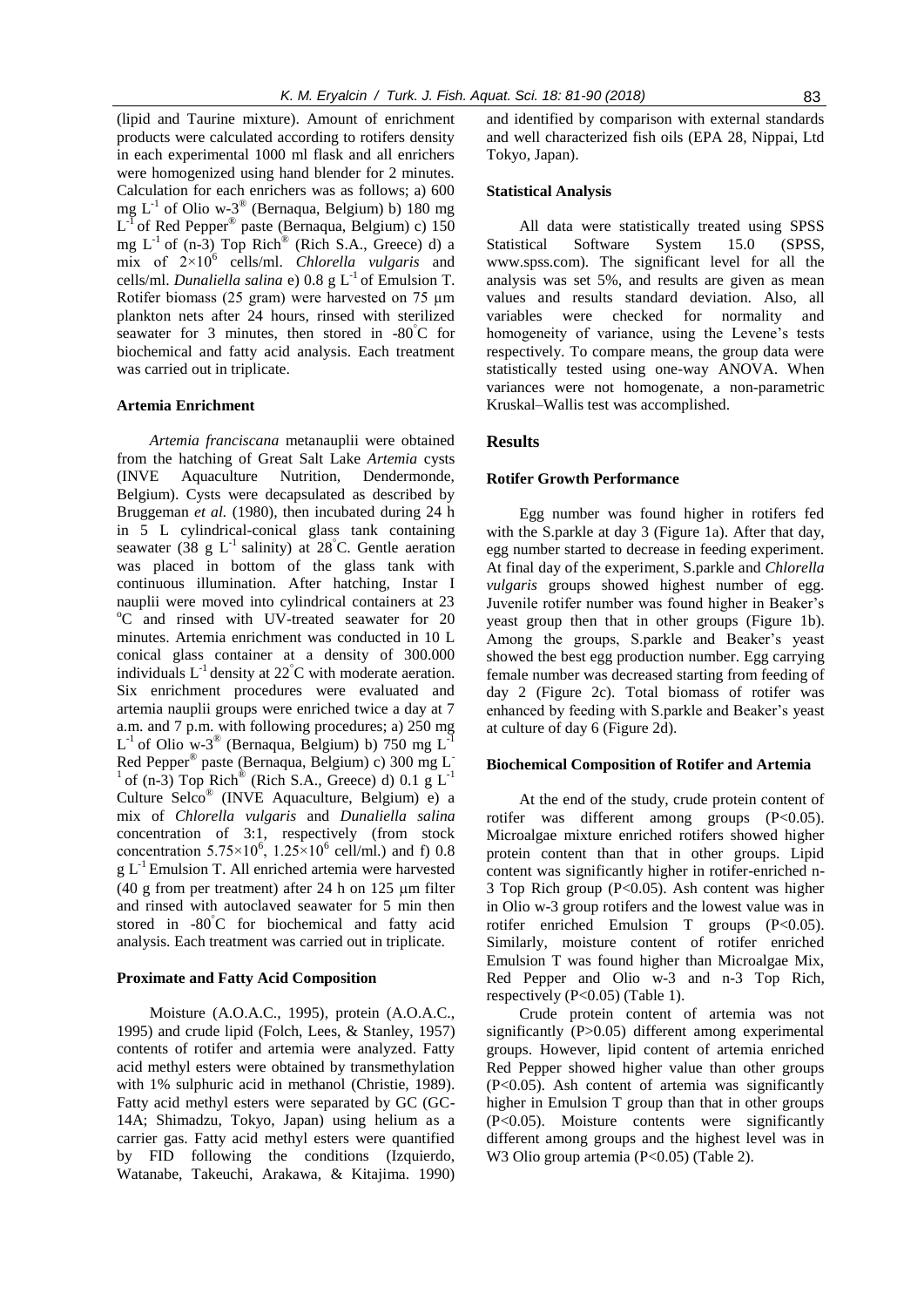

**Figure 1.** Egg (a) and juvenile number (b) of rotifer fed with different commercial feeds and microalgae (mean $\pm$ SD, n=5). Values with the same superscript are not significantly different (P<0.05).

#### **Fatty Acid Composition of Rotifer and Artemia**

At the end of the enrichment, EPA (20:5n-3), DHA (22:6n-3), total n-3, total n-6, total n-3 HUFA levels of rotifer were enhanced by utilization of n-3 Top Rich product (P<0.05). Similarly, linoleic acid (LA; 18:2n-6) and linolenic acid (LNA; 18:3n-3) levels were higher in rotifer-enriched n-3 Top Rich. n-3/n-6 ratio was also higher in n-3 Top Rich group. However, ARA (20:4n-6) level of rotifers was supported by utilization of microalgae mixture (P<0.05). Oleic acid (18:1n-9) level was higher in rotifer enriched Emulsion T (Table 3). Similarly, oleic acid level was supported in artemia enriched Emulsion T and Microalgae mixture groups (P<0.05). Total n-3 HUFA level was higher in Red pepper group whereas EPA, DHA, total n-3 and total n-6 levels were higher in artemia enriched Culture Selco. ARA level of artemia was high in red pepper group (P<0.05) (Table 4).

#### **Discussion**

Live prey are much lower in certain essential fatty acids, amino acids, vitamins and minerals than

copepods which are the natural prey of marine fish larvae (Lubzens, Zmora, & Barr, 2001; Hamre, Srivastava, Rønnestad, Mangor-Jensen, & Stoss*,* 2008; Hamre, 2016). Therefore, in order to get high survival in marine fish larvae, higher nutrient quality and quantity in rotifer and artemia should be maintained at larval period (Izquierdo & Koven, 2011). Enrichment process is one of the most important application in marine fish hatcheries. Enrichment products and methods (intervals and application time) play important role for the retention of essential nutrients in live prey and protocols differ among hatcheries (Furuita, Takeuchi, Toyota, & Watanabe*,* 1996). Despite the importance of nutritional value of live prey in development and survival of marine fish larvae, the nutritional effects of different feeds and enrichment products are still not optimized (Izquierdo, 1996; Izquierdo, Socorro, Arantzamendi, & Hernández-Cruz*,* 2000; Monroig, Navarro, Amat, Gonzalez, Bermejo, & Hontoria, 2006). Therefore, in this study, the effects of different rotifer feeds and enrichments on growth, biochemical composition and fatty acid profile of rotifer-artemia were investigated.

Rotifer numbers need to be increased rapidly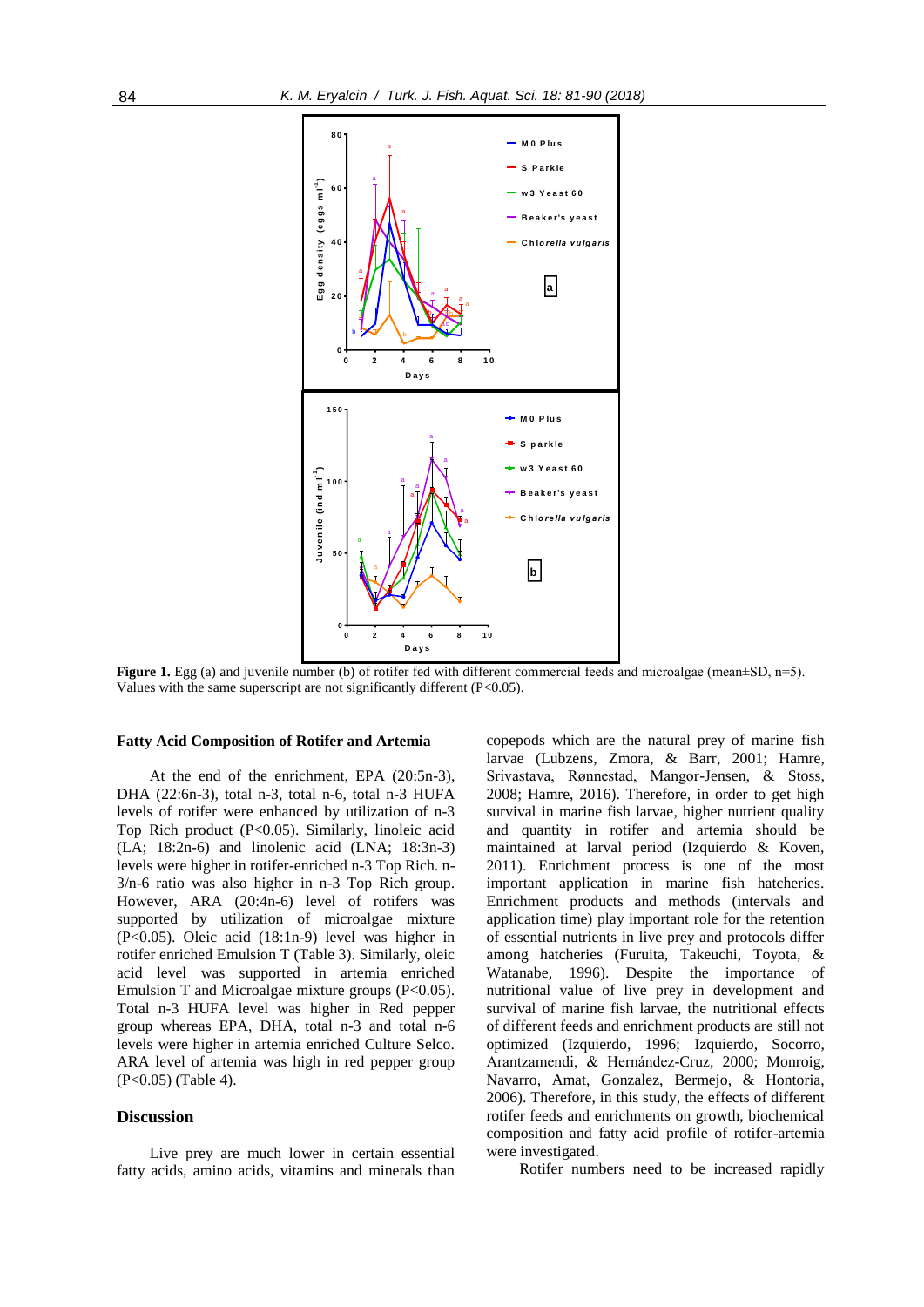

**Figure 2.** Egg carried female (c) and total rotifer biomass (d) number during feeding experiment. (mean±SD, n=5). Values with the same superscript are not significantly different (P<0.05).

**Table 1.** Proximate composition (g  $100 \text{ g}^{-1}$  dry weight) for whole body of rotifer biomass at the end of the enrichment experiment. Different letters within a line denote significant differences (P<0.05). Values expressed in mean  $\pm$  SD (n =3 tanks/diet)

| Rotifer       | Control          | n-3 Top Rich                  | $O$ lio w $3$                 | Red Pepper                    | Microalgae<br>Mix             | Emulsion T                    |
|---------------|------------------|-------------------------------|-------------------------------|-------------------------------|-------------------------------|-------------------------------|
| Crude protein | $52.59 \pm 0.87$ | $54.62\pm0.65^{\circ}$        | 57 14 $\pm$ 0.85 <sup>c</sup> | 59.05 $\pm$ 0.45 <sup>b</sup> | $60.45 \pm 0.95^{\circ}$      | $59.05\pm0.96^{\circ}$        |
| Crude lipids  | $8.96\pm0.06$    | $18.38 \pm 0.99^{\mathrm{a}}$ | $10.25 \pm 0.58$ <sup>c</sup> | $13.25 \pm 0.88^b$            | $10.21 \pm 0.32$ <sup>c</sup> | $10.52 \pm 0.89$ <sup>c</sup> |
| Ash           | $1.62 \pm 0.31$  | $1.03 \pm 0.66^{\circ}$       | $1.32 \pm 0.45^{\text{a}}$    | $0.93 \pm 0.22$               | $111 \pm 0.17^{\circ}$        | $0.86 \pm 0.44$ <sup>d</sup>  |
| Moisture      | $9.65 \pm 0.37$  | 9 33 $\pm$ 0.24 <sup>d</sup>  | $8.85 \pm 0.45$ <sup>e</sup>  | 9.70 $\pm 0.85$ °             | $10.22 \pm 0.54^b$            | $10.87 \pm 0.65^{\circ}$      |

**Table 2.** Proximate composition (g 100  $g^{-1}$  dry weight) for whole body of artemia at the end of the enrichment experiment. Different letters within a line denote significant differences (P <0.05). Values expressed in mean  $\pm$  SD (n =3 tanks/diet)

| Artemia       | Control         | $n-3$ TOP<br><b>RICH</b>     | W <sub>3</sub> Olio           | Red Pepper                   | Microalgae<br>Mix            | Emulsion T                    | Selco                         |
|---------------|-----------------|------------------------------|-------------------------------|------------------------------|------------------------------|-------------------------------|-------------------------------|
| Crude Protein | $4.67\pm0.28$   | 5 24 $\pm$ 1 46 <sup>a</sup> | $6.44 \pm 0.66^a$             | 5.60 $\pm$ 0.29 <sup>a</sup> | 5.64 $\pm$ 0.51 <sup>a</sup> | $5.75 \pm 0.22^a$             | $5.44 \pm 0.65^{\circ}$       |
| Crude Lipid   | $0.45 \pm 0.22$ | $0.69 \pm 0.01$ <sup>d</sup> | $0.79 \pm 0.02$ <sup>cd</sup> | $1.31 \pm 0.06^a$            | $0.92 \pm 0.05^b$            | $0.89 \pm 0.04$ <sup>bc</sup> | $0.72 \pm 0.04$ <sup>d</sup>  |
| Crude Ash     | $0.72 \pm 0.01$ | $0.50\pm0.14^{ab}$           | $0.54 \pm 0.19^{ab}$          | $0.51 \pm 0.03^{ab}$         | $0.25 \pm 0.02$ <sup>c</sup> | $0.34 \pm 0.43^{\text{a}}$    | $0.56 \pm 0.32$ <sup>bc</sup> |
| Moisture      | $6.05 \pm 0.21$ | $7.91 \pm 0.26$ <sup>a</sup> | 9.67 $\pm$ 0.52 <sup>b</sup>  | $7.39 \pm 1.49^b$            | 6.37 $\pm$ 1.22 $^{\circ}$   | $7.98 \pm 0.49^{\circ}$       | $7.56 \pm 0.26^b$             |

during fish larval production period. At this point, physical, chemical and nutritional factors play important role (Lubzens, Zmora, & Barr*,* 2001). Nowadays, not only commercial rotifer feeds but also freshly cultured microalgae are being evaluated for rotifer cultivation. Özbaş, Göksan, & Ak (2006) have reported that total rotifer and egg carrying female rotifer numbers were continuously increased by feeding fresh microalgae (*Nannochloropsis* sp.). Similarly, Nhu (2004) has mentioned about the beneficial effects of fresh *Nannochloropsis oculata* on maximum growth rate of rotifer. In another study, freshly cultured *Pavlova viridis* significantly increased rotifer and egg numbers whereas egg ratio was enhanced by Beaker's yeast fed rotifers in laboratory scale experiment (Rehberg-Haas, Meyer,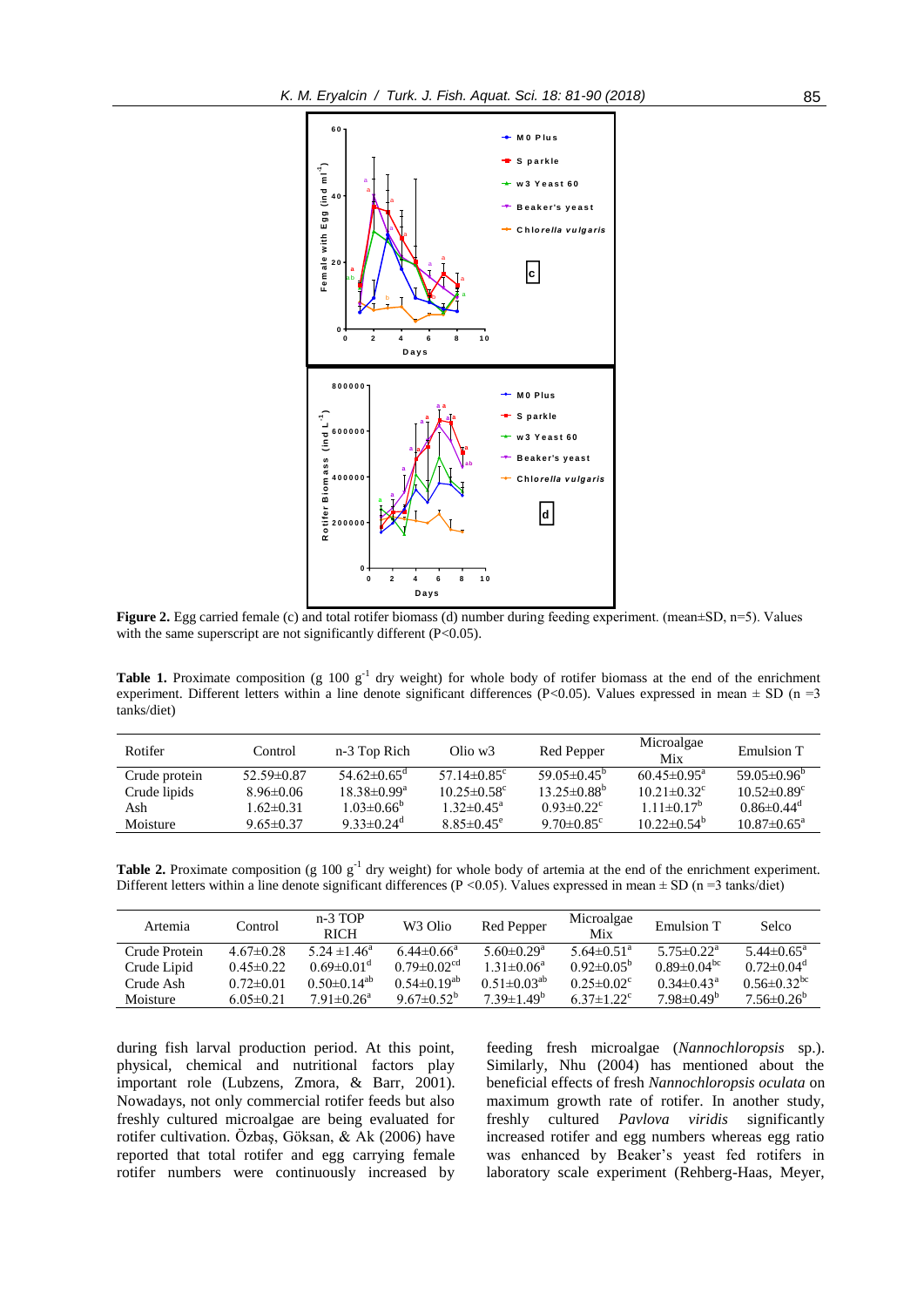**Tablo 3.** The fatty acid compositions of rotifers (*Brachionus plicatilis*) enriched twice a day and after 24h of enrichments (% total fatty acids)

|                          | Unenriched     | $n-3$ TOP<br><b>RICH</b>      | Olio w3                       | Red Pepper                    | Microalgae<br>Mix             | <b>Emulsion T</b>             |
|--------------------------|----------------|-------------------------------|-------------------------------|-------------------------------|-------------------------------|-------------------------------|
| 4:0                      | $\overline{a}$ | $0.16 \pm 0.03$               |                               |                               |                               |                               |
| 10:0                     |                | $0.24 \pm 0.01$               |                               | $0.01 \pm 0.01$               |                               | $0.01 \pm 0.00$               |
| 12:0                     |                | $0.77 \pm 0.04^a$             | $0.25 \pm 0.01$ <sup>c</sup>  | $0.45 \pm 0.01^b$             | $0.72 \pm 0.00^a$             | $0.07 \pm 0.00$ <sup>d</sup>  |
| 13:0                     |                | $0.03 \pm 0.01$               |                               |                               |                               | $0.03 \pm 0.01$               |
| 14:0                     | 2.190          | $3.60 \pm 0.11$ <sup>d</sup>  | 5.67 $\pm$ 0.02 <sup>b</sup>  | $9.52 \pm 0.09^a$             | $3.47 \pm 0.01$ <sup>d</sup>  | $4.68 \pm 0.01$ <sup>c</sup>  |
| 14:1                     |                | $0.11 \pm 0.02$               | $0.17 \pm 0.01$               |                               |                               | $0.03 \pm 0.00$               |
| 15:0                     | 0.630          | $0.45 \pm 0.01$ <sup>c</sup>  | $0.72 \pm 0.01^{\rm b}$       | $0.87 \pm 0.02^a$             | $0.35 \pm 0.00$ <sup>d</sup>  | $0.35 \pm 0.01$ <sup>d</sup>  |
| 16:0                     | 13.240         | $12.60 \pm 0.07$ <sup>d</sup> | $29.74 \pm 0.13^b$            | $35.66 \pm 0.76^a$            | $15.91 \pm 0.05$ <sup>c</sup> | $15.36 \pm 0.25$ <sup>c</sup> |
| 16:1                     | $\frac{1}{2}$  | $6.95 \pm 0.08^a$             | $7.03 \pm 0.08$ <sup>a</sup>  | $7.06 \pm 0.37$ <sup>a</sup>  | $2.60 \pm 0.01$ <sup>c</sup>  | $4.97 \pm 0.02^b$             |
| 17:0                     | 0.520          | $0.40 \pm 0.01$               | $1.25 \pm 0.01$               | $0.51 \pm 0.01$               |                               | $0.30 \pm 0.02$               |
| 18:0                     | 4.010          | $3.98 \pm 0.01$ <sup>c</sup>  | $16.90 \pm 0.04^a$            |                               | $4.56 \pm 0.01^b$             |                               |
| $18:1n-9$                | 13.700         | $12.36 \pm 0.05$ <sup>d</sup> | $23.45 \pm 0.20^b$            | $16.23 \pm 0.16$ <sup>c</sup> | $10.48 \pm 0.04$ <sup>e</sup> | $45.55 \pm 0.13^a$            |
| $18:2n-6$                | 7.670          | $7.09 \pm 0.18$ <sup>a</sup>  | $1.28 \pm 0.02$ <sup>e</sup>  | $3.11 \pm 0.23$ <sup>c</sup>  | $1.95 \pm 0.01$ <sup>d</sup>  | $6.03 \pm 0.03^b$             |
| $18:3n-3$                | 1.950          | $1.76 \pm 0.07^{\text{a}}$    | $0.15 \pm 0.06$ <sup>d</sup>  | $0.77 \pm 0.11$ <sup>c</sup>  | $0.35 \pm 0.01$ <sup>d</sup>  | $1.19 \pm 0.01^b$             |
| $18:3n-6$                | 0.210          | $0.10 \pm 0.01$               | $\overline{a}$                |                               | $\overline{a}$                | $0.01 \pm 0.00$               |
| 20:0                     | 0.090          | $0.14 \pm 0.06$               | $0.24 \pm 0.01$               | $0.33 \pm 0.01$               |                               | $0.34 \pm 0.00$               |
| $20:1n-9$                | 1.640          | $2.81 \pm 0.02^b$             | $1.16 \pm 0.08$ <sup>d</sup>  | $2.19 \pm 0.13$ <sup>c</sup>  |                               | $4.58 \pm 0.04^a$             |
| $20:3n-3$                | 0.001          | $0.50 \pm 0.01^b$             | $0.21 \pm 0.03$ <sup>c</sup>  | $0.50 \pm 0.00^b$             |                               | $0.64 \pm 0.00^a$             |
| $20:3n-6$                | 0.250          | $0.14 \pm 0.06^b$             | $\frac{1}{2}$                 | $0.44 \pm 0.09^a$             |                               | $0.03 \pm 0.00$ <sup>c</sup>  |
| $20:4n-6$                | 1.500          | $\overline{\phantom{a}}$      | $0.08 \pm 0.00$ <sup>c</sup>  | $0.81 \pm 0.06^b$             | $1.40 \pm 0.01^a$             | $0.04 \pm 0.00$ <sup>c</sup>  |
| $20:5n-3$                | 0.007          | $10.20 \pm 0.08^a$            |                               | $0.35 \pm 0.01^b$             |                               | $0.07 \pm 0.00$ <sup>c</sup>  |
| 22:0                     |                |                               |                               | $0.20 \pm 0.01$               |                               | $0.14 \pm 0.00$               |
| 22:2                     |                |                               |                               | $0.06 \pm 0.01$               |                               | $0.08 \pm 0.00$               |
| $22:5n-3$                | 6.960          | $1.86 \pm 0.04$               |                               |                               |                               | $0.08 \pm 0.00$               |
| $22:6n-3$                | 9.030          | $16.84 \pm 1.16^a$            |                               | $1.22 \pm 0.04^b$             |                               | $0.05 \pm 0.00$ <sup>c</sup>  |
| 23:0                     |                | $\overline{a}$                |                               | $0.26 \pm 0.00$               |                               | $0.03 \pm 0.01$               |
| 24:0                     | 0.070          | $0.07 \pm 0.01$               |                               | $0.18 \pm 0.01$               |                               | $0.05 \pm 0.01$               |
| 24:1                     | 0.015          | $0.06 \pm 0.04$               | $0.16 \pm 0.01$               | $0.36 \pm 0.00$               |                               | $0.31 \pm 0.01$               |
| $\Sigma$ Saturated       | 20.680         | $22.42 \pm 0.30$ <sup>d</sup> | $54.81 \pm 0.21$ <sup>a</sup> | $48.04 \pm 0.66^{\circ}$      | $25.01 \pm 0.08$ <sup>c</sup> | $21.34 \pm 0.23$ <sup>e</sup> |
| $\Sigma$ Monounsaturated | 40.920         | $7.66 \pm 0.06^a$             | $7.36 \pm 0.08^a$             | $7.42 \pm 0.37$ <sup>a</sup>  | $2.60 \pm 0.01$ <sup>c</sup>  | $5.30 \pm 0.03^b$             |
| $\Sigma$ n-3             | 22.021         | $31.16 \pm 1.22^a$            | $0.36 \pm 0.08$ <sup>c</sup>  | $2.84 \pm 0.13^b$             | $0.35 \pm 0.01$ <sup>c</sup>  | $2.03 \pm 0.01^b$             |
| $\Sigma$ n-6             | 9.782          | $7.33 \pm 0.23$ <sup>a</sup>  | $1.36 \pm 0.02$ <sup>e</sup>  | $4.35 \pm 0.39$ <sup>c</sup>  | $3.34 \pm 0.01$ <sup>d</sup>  | $6.11 \pm 0.03^b$             |
| $\Sigma$ n-9             | 19.200         | $15.16 \pm 0.03$ <sup>d</sup> | $24.61 \pm 0.12^b$            | $18.42 \pm 0.04$ <sup>c</sup> | $10.48 \pm 0.04$ <sup>e</sup> | $50.12 \pm 0.17$ <sup>a</sup> |
| $\Sigma$ n-3 HUFA        | 18.461         | 29.40±1.29 <sup>a</sup>       | $0.36 \pm 0.08^b$             | $2.07 \pm 0.03^b$             |                               | $0.84 \pm 0.00^b$             |
| EPA/ARA                  | 4.640          | $\overline{\phantom{a}}$      |                               | $0.43 \pm 0.02$               |                               | $1.75 \pm 0.00$               |
| <b>DHA/EPA</b>           | 1.297          | $1.65 \pm 0.10$               |                               | $3.49 \pm 0.26$               |                               | $0.71 \pm 0.00$               |
| DHA/ARA                  | 6.020          | $\overline{a}$                |                               | $1.52 \pm 0.17$               |                               | $1.25 \pm 0.00$               |
| $n - 3/n - 6$            | 2.251          | $4.25 \pm 0.30^a$             | $0.27 \pm 0.06$ <sup>c</sup>  | $0.65 \pm 0.09^b$             | $0.10 \pm 0.00$ <sup>c</sup>  | $0.33 \pm 0.00^{\rm bc}$      |

Lippemeier, & Schulz, 2015). At the same study, large scale rotifer cultivation was investigated by several microalgae feeds and *Nannochloropsis* sp. utilization resulted better rotifer culture performance (Rehberg-Haas, Meyer, Lippemeier, & Schulz, 2015). *Chlorella vulgaris* has been noted as a suitable feed for *Proale similis* (Lee, Kim, Lee, Hagiwara, Kwon, Park, & Park, 2016). Despite *Chlorella vulgaris* has higher biomass potential, protein and  $B_{12}$  content in comparison to *Nannochloropsis oculata* (Maruyama, Nakao, Shigeno, Ando, & Hirayama, 1997), the utilization of freshly cultured *Chlorella vulgaris* did not well perform in laboratory scale rotifer culture in our study. In fact, the highest total rotifer number was increased by feeding Beaker's yeast and S.parkle products. In agreement with our findings, Lind (2014) reported the highest rotifer growth in those fed S.parkle and Reed Rotigrow *Nannochloropsis*. Moreover, S.parkle substitution by Beaker's yeast with different proportions has not resulted in significant differences in terms of growth. In our study, one of the reason of insignificant effect of *Chlorella vulgaris* on rotifer growth performance could be related to low level of  $B_{12}$  as Hirayama, Maruyama, & Maeda (1989) reported. However, Vibrio concentration increased when rotifer fed 75% Beaker's yeast substituted diet. These results could be related to vitamin  $B_{12}$  and protein content of *Saccharomyces cerevisiae* as previously reported in other studies (Lubzens, Tandler, & Minkoff, 1989; Ferreira, Pinho, Vieira, & Tavarela, 2010). Conversely, different forms of yeast have positive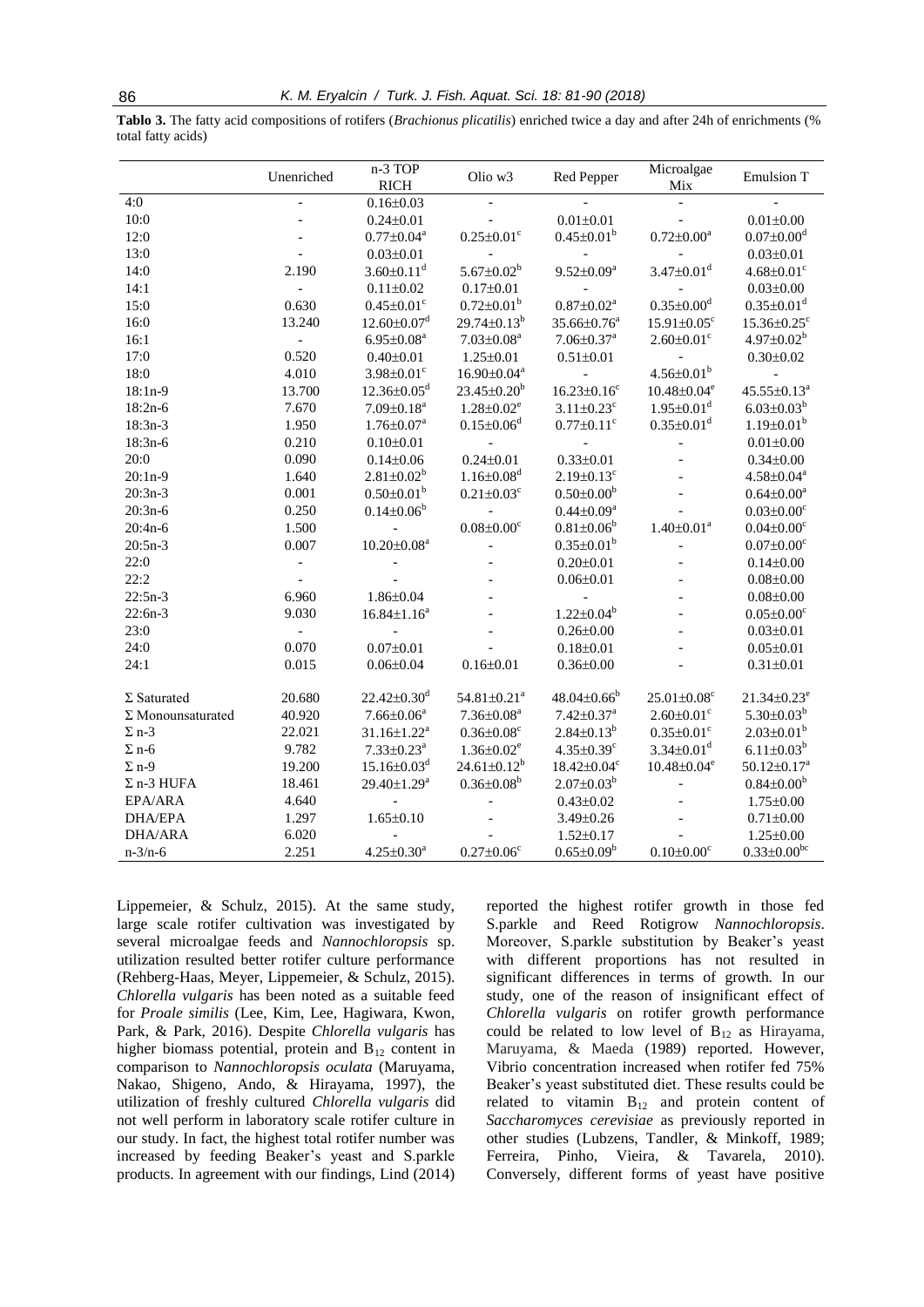|                                  | Unenriched               | n-3 TOP<br>$\mathbf{RICH}$    | W <sub>3</sub> Olio           | Red Pepper                     | Microalgae<br>Mix             | Emulsion T                    | Selco                         |
|----------------------------------|--------------------------|-------------------------------|-------------------------------|--------------------------------|-------------------------------|-------------------------------|-------------------------------|
| 4:0                              | $0.16 \pm 0.00$          | $\overline{a}$                |                               |                                |                               |                               |                               |
| 10:0                             | $0.13 \pm 0.00$          |                               | $0.52 \pm 0.06$               | $0.10 \pm 0.01$                | $0.37 \pm 0.01$               |                               |                               |
| 12:0                             | $0.26 \pm 0.01$          | $0.28 \pm 0.04$ <sup>d</sup>  | $0.72 \pm 0.01^b$             | $0.22 \pm 0.01$ <sup>d</sup>   | $0.85 \pm 0.01^a$             | $0.16 \pm 0.05$ <sup>e</sup>  | $0.39 \pm 0.03$ <sup>c</sup>  |
| 13:0                             | $0.04 \pm 0.00$          |                               |                               |                                |                               |                               |                               |
| 14:0                             | $2.67 \pm 0.02$          | $2.02 \pm 0.00^e$             | $4.28 \pm 0.06^a$             | $3.52 \pm 0.04^b$              | $3.28 \pm 0.00$ <sup>c</sup>  | $2.10 \pm 0.01$ <sup>e</sup>  | $2.62 \pm 0.06$ <sup>d</sup>  |
| 14:1                             | $\overline{\phantom{a}}$ |                               |                               | $0.22 \pm 0.02$                |                               |                               |                               |
| 15:0                             | $0.54 \pm 0.00$          | $0.38 \pm 0.00^b$             | $0.48{\pm}0.04^{\mathrm{a}}$  | $0.49 \pm 0.02^a$              | $0.34 \pm 0.01$ <sup>bc</sup> | $0.23 \pm 0.03$ <sup>d</sup>  | $0.25 \pm 0.01$ <sup>cd</sup> |
| 16:0                             | 30.97±0.05               | $26.68 \pm 0.04$ <sup>c</sup> | $24.37 \pm 0.16$ <sup>c</sup> | $24.09 \pm 0.17$ <sup>c</sup>  | $27.17 \pm 0.04^b$            | 33.08±0.27 <sup>a</sup>       | $18.43 \pm 0.19$ <sup>d</sup> |
| 16:1                             | $3.67 \pm 0.06$          | $0.66 \pm 0.00$ <sup>c</sup>  | $3.42 \pm 0.27^b$             | $3.74 \pm 0.09^b$              | $3.16 \pm 0.04^b$             | $3.34 \pm 0.25^b$             | $4.69 \pm 0.01^a$             |
| 17:0                             | $1.05 \pm 0.01$          | $1.39 \pm 0.01^a$             | $0.70 \pm 0.03^b$             | $0.83 \pm 0.00^b$              | $0.72 \pm 0.01^{\rm b}$       | $0.84 \pm 0.06^b$             | $0.49 \pm 0.06$ c             |
| 18:0                             | $6.89 \pm 0.08$          | $16.65 \pm 0.02^a$            | $8.35 \pm 0.30^e$             | $11.53 \pm 0.08^b$             | $10.80 \pm 0.03$ <sup>c</sup> | $8.94 \pm 0.01$ <sup>d</sup>  | $6.89 \pm 0.10$ <sup>f</sup>  |
| 18:1n-9                          | 20.66±0.22               | $12.39 \pm 0.02$ <sup>c</sup> | $20.36 \pm 0.66^b$            | $21.16 \pm 0.45^b$             | $26.23 \pm 0.16^a$            | $25.72 \pm 0.20^a$            | $21.15 \pm 0.43^b$            |
| $18:2n-6$                        | $1.44 \pm 0.03$          | $2.05 \pm 0.01$ <sup>d</sup>  | $3.55 \pm 0.06$ <sup>c</sup>  | $5.14 \pm 0.08^b$              | $3.50 \pm 0.01$ <sup>c</sup>  | $0.44 \pm 0.02$ <sup>e</sup>  | $7.63 \pm 0.03^a$             |
| $18:3n-3$                        | $5.31 \pm 0.25$          | $2.07 \pm 0.00^e$             | $10.66 \pm 0.40^b$            | $9.19 \pm 0.06$ <sup>c</sup>   | $4.24 \pm 0.01$ <sup>d</sup>  | $0.21 \pm 0.06$ <sup>f</sup>  | $13.55 \pm 0.12^a$            |
| 18:3n-6                          | $0.02 \pm 0.00$          |                               | $0.12 \pm 0.02$               |                                |                               |                               |                               |
| 20:0                             | $0.12 \pm 0.00$          |                               | $\overline{\phantom{a}}$      | $0.19 \pm 0.00$ <sup>c</sup>   | $0.33 \pm 0.01^b$             | $0.18 \pm 0.04$ <sup>c</sup>  | $0.53 \pm 0.06^a$             |
| 20:2                             | $\Box$                   |                               |                               |                                |                               |                               |                               |
| $20:1n-9$                        | $0.32 \pm 0.00$          |                               | $0.48{\pm0.08}^{ab}$          | $0.36 \pm 0.01$ <sup>c</sup>   | $0.54 \pm 0.01^{\rm b}$       | $0.49 \pm 0.01^{ab}$          | $0.92 \pm 0.02^a$             |
| $20:3n-3$                        |                          |                               |                               |                                |                               |                               |                               |
| $20:3n-6$                        |                          |                               |                               |                                |                               |                               |                               |
| $20:4n-6$                        | $0.06 \pm 0.00$          |                               | $0.37 \pm 0.00$ <sup>c</sup>  | $0.66 \pm 0.01^a$              |                               |                               | $0.53 \pm 0.06^b$             |
| $20:5n-3$                        | $0.16 \pm 0.01$          |                               | $\frac{1}{2}$                 | $1.24 \pm 0.02^b$              |                               |                               | $3.43 \pm 0.06^a$             |
| 21:0                             | $0.19 \pm 0.01$          | $2.12 \pm 0.00$               |                               |                                |                               |                               |                               |
| 22:0                             | $0.12 \pm 0.00$          |                               | $0.38 \pm 0.05^b$             | $0.18 \pm 0.01$ <sup>c</sup>   | $0.66 \pm 0.00^a$             | $0.19 \pm 0.02$ <sup>c</sup>  | $0.39 \pm 0.02^b$             |
| 22:2                             | $0.31 \pm 0.02$          | $2.51 \pm 0.01$               | $\frac{1}{2}$                 |                                |                               |                               |                               |
| $22:5n-3$                        | $\blacksquare$           |                               |                               | $0.07 \pm 0.01^{\rm b}$        |                               |                               | $0.55 \pm 0.03^a$             |
| $22:6n-3$                        |                          |                               | $1.00 \pm 0.05^b$             | $2.60 \pm 0.01^a$              |                               |                               | $2.49 \pm 0.04^a$             |
| 23:0                             | $0.08 \pm 0.01$          |                               |                               | $0.83 \pm 0.01$                | $0.42 \pm 0.01$               |                               | $0.50 \pm 0.03$               |
| 24:0                             |                          |                               |                               | $0.04 \pm 0.01$                |                               |                               |                               |
| 24:1                             |                          |                               |                               |                                |                               |                               |                               |
| Σ                                | 43.20±0.06               | $47.51 \pm 0.11^a$            | 39.79±0.23 <sup>d</sup>       | $41.55 \pm 0.23$ <sup>c</sup>  | 44.92 $\pm$ 0.03 <sup>b</sup> | 45.70±0.27 <sup>b</sup>       | $30.47 \pm 0.31$ <sup>e</sup> |
| Saturated<br>Σ                   |                          |                               |                               |                                |                               |                               |                               |
| Monounsat<br>urated              | $3.67 \pm 0.06$          | $0.66 \pm 0.00$ <sup>d</sup>  | $3.42 \pm 0.27$ <sup>bc</sup> | $3.95 \pm 0.11^b$              | $3.16 \pm 0.04$ <sup>c</sup>  | $3.34 \pm 0.25$ <sup>bc</sup> | $4.69 \pm 0.01^a$             |
| $\Sigma$ n-3                     | $5.47 \pm 0.26$          | $2.07 \pm 0.00^e$             | $11.65 \pm 0.45$ <sup>c</sup> | $13.09 \pm 0.06^b$             | $4.24 \pm 0.01$ <sup>d</sup>  |                               | $20.02 \pm 0.16^a$            |
| $\Sigma$ n-6                     | $1.52 \pm 0.03$          | $2.05 \pm 0.01^e$             | $4.03 \pm 0.04$ <sup>c</sup>  | 5.79 $\pm$ 0.08 <sup>b</sup>   | $3.50 \pm 0.01$ <sup>d</sup>  | $0.44 \pm 0.02$ <sup>f</sup>  | $8.16 \pm 0.09^a$             |
| $\Sigma$ n-9                     | 20.98±0.22               | $12.39 \pm 0.02$ <sup>d</sup> | $20.84 \pm 0.59$ <sup>c</sup> | $21.52 \pm 0.46$ <sup>bc</sup> | $26.76 \pm 0.17^a$            | $26.21 \pm 0.21$ <sup>a</sup> | $22.06 \pm 0.45^b$            |
| $\Sigma$<br>$n-3$<br><b>HUFA</b> | $0.16 \pm 0.01$          |                               | $1.00 \pm 0.05$ <sup>c</sup>  | 13.09±0.06 <sup>a</sup>        |                               |                               | $6.47 \pm 0.04^b$             |
| EPA/ARA                          | $2.58 \pm 0.12$          |                               |                               | $1.89 \pm 0.05^b$              |                               |                               | $6.53 \pm 0.91^a$             |
| DHA/EPA                          |                          |                               |                               | $2.11 \pm 0.05^a$              |                               |                               | $0.73 \pm 0.02^b$             |
| DHA/AR<br>A                      |                          |                               | $2.89 \pm 0.08$ <sup>c</sup>  | $3.97 \pm 0.02^b$              |                               |                               | $4.74 \pm 0.50^a$             |
| $n - 3/n - 6$                    | $3.60 \pm 0.11$          | $1.01 \pm 0.00$ <sup>d</sup>  |                               | $2.26 \pm 0.04^b$              | $1.21 \pm 0.01$ <sup>c</sup>  |                               | $2.45 \pm 0.05^a$             |

**Table 4.** The fatty acid compositions of artemia enriched twice a day and after 24h of enrichments (% total fatty acids)

effect on rotifer growth. For instance, Nhu (2004) also obtained maximum density of rotifer when fed with wet yeast feed. Not only vitamins but also other micronutrients are also important for rotifer culture performance (Yoshimatsu, Higuchi, Zhang, Fortes, Tanaka, & Yoshimura*,* 2006).

Fatty acid composition of rotifer and artemia were improved by enrichment products in our study. As a primary energy source, oleic acid level of rotifers was fortified by Emulsion T enrichment in Experiment II. In fact, oleic acid is a primer energy source for fish larvae and it is a very important fatty

acid for larval energy budget especially at first exogenous feeding period (Cahu & Infante, 2001; Yufera & Darias, 2007). Therefore, a content of higher oleic acid level is desirable in live prey (Izquierdo, 1996). Total n-3 level of rotifer was supported by n-3 Top Rich product. However, ARA level was significantly higher in rotifer enriched microalgae mixture. Therefore, the combined usage of a couple of enrichers in live prey seem to be a good option in order to maintain optimum essential fatty acid ratio. Based on our results, n-3 Top Rich and freshly cultured microalgae mixture is highly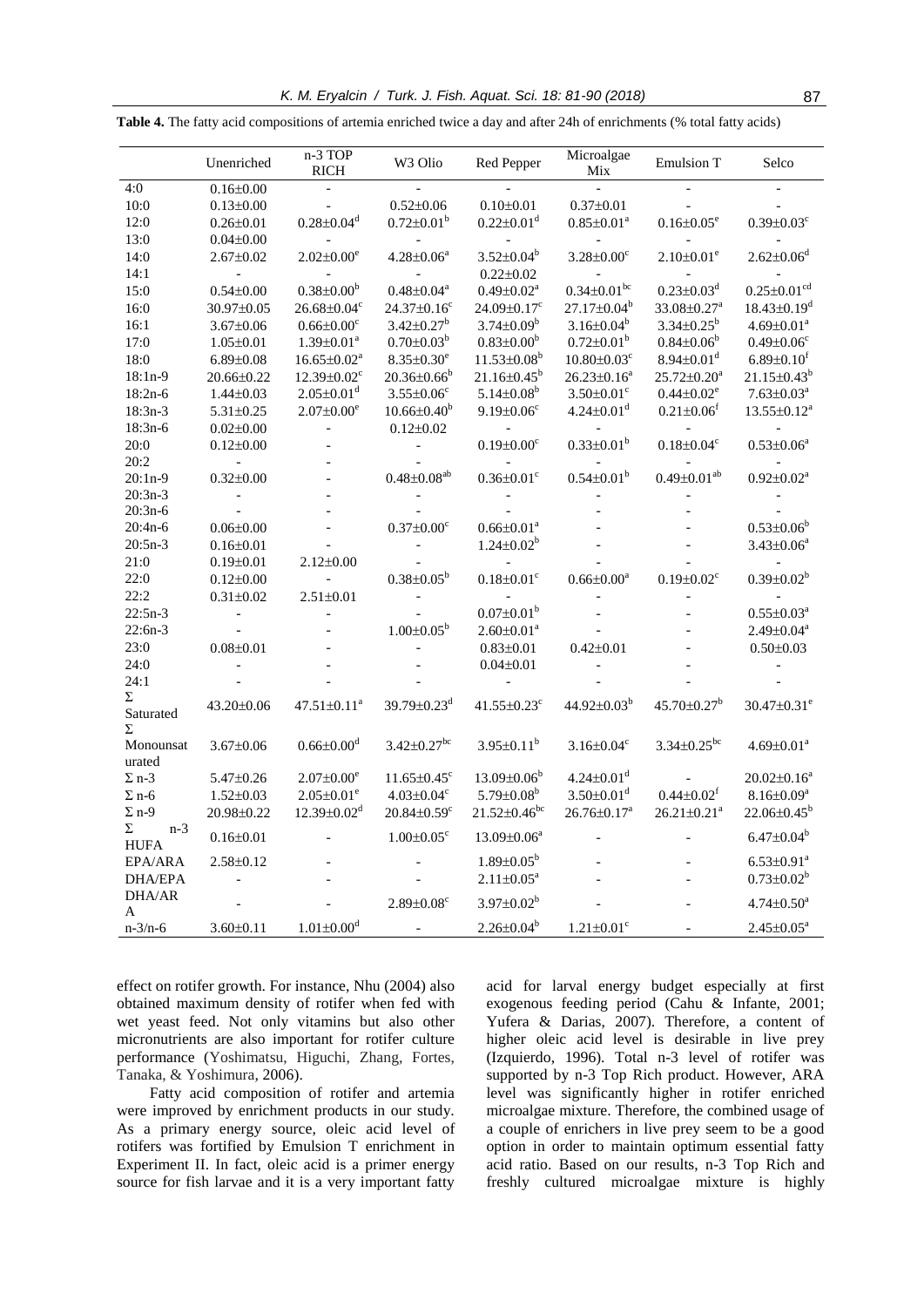recommendable for rotifer enrichment.

As for artemia, enrichment with Culture Selco seemed to be the best option for improving the nutritional value of artemia whereas ARA level was enhanced by the utilization of Red Pepper. ARA is a very important fatty acid that takes action in survival, immune metabolism and stress resistance in marine fish (Bell & Sargent, 2003). Han, Geurden, & Sorgeloos (2001) have argued that when artemia enriched emulsions containing essential fatty acids with different proportions such as DHA/Oleic acid, EPA/Oleic acid and AA/Oleic acid resulted in different retention of fatty acids. Among them EPA and oleic acid were the most efficiently remained fatty acids in artemia at the end of the 24 hours enrichment. To sum up, the combined usage of more than one enrichment for artemia could be a good the best option, such as Red Pepper and Culture Selco.

In this study, we specifically focused on culture performance of rotifer and fatty acids profile of enriched rotifer and artemia. Baker's yeast *Saccharomyces cerevisiae* is still cheap feed source and seemed to be performed efficiently in rotifer culture. Nevertheless, further experimental studies on feeding by alternative yeast products in rotifer cultivation are necessary. In terms of enrichment process, EPA and DHA levels were supported by n-3 Top Rich product in rotifer. However, ARA level of rotifer was increased by the utilization of fresh microalgae mixture. Culture Selco is strongly adviced for nutritional boosting of artemia. The beneficial support of the commercial products in terms of fatty acid composition and vitamins (C and E) was also suggested in Hamre (2016). Recently, micronutrients such as iodine, selenium, copper and manganese have become more important for enrichment process (Penglase, Hamre, Sweetman, & Nordgreen*,* 2011; Ribeiro, Ribeiro, Dinis, & Moren, 2011; Srivastava, Hamre, Stoss, & Nordgreen, 2012; Nordgreen, Penglase, & Hamre*,* 2013). Delivering micronutrients to rotifers can be managed by enriching microalgae (Doucha, Livansky, Kotrbacek, & Zachleder, 2009; Kouba, Velíšek, Stará, Masojídek, & Kozák*,* 2014). This could be an edequate solution if nutritional value of microalgae could be increased. Further studies are needed for investigation into mineral composition in enrichments and retention in live prey in feeding and enrichment of live prey in Turkey.

# **Acknowledgements**

This study was supported by Istanbul University Scientific Research Projects (BAP–Project No: 28086).

#### **References**

A.O.A.C. (1995). Official Methods of Analysis of Official Analytical Chemists International 16th (Eds.), *Association of Official Analytical Chemists*, Arlington, VA, USA.

- Ando, Y., Abe, T., Ookubo, Y., & Namikawa, S. (2005). Fatty Acid Enrichment of Rotifers Using Type-A Gelatin Solution. 北海道大学水産科学研究彙報*, Bulletin of Fisheries Sciences*, Hokkaido University, 56(3), 61- 65.
- Bell, J. G., & Sargent, J. R. (2003). Arachidonic acid in aquaculture feeds: current status and future opportunities. *Aquaculture*, *218*(1), 491-499. [http://dx.doi.org/10.1016/S0044-8486\(02\)00370-8](http://doi.org/10.1016/S0044-8486(02)00370-8)
- Bhavan, P.S., Devi, V.G., Shanti, R., Radhakrishnan, S., & Poongodi, R. (2010). Basic biochemical constituents and profiles of amino acids in the post larvae of *Macrobrachium rosenbergii* fed with Spirulina and Yeast enriched Artemia. *Journal of Scientific Research*, 2(3), 539. [http://dx.doi.org/10.3329/jsr.v2i3.3663](http://doi.org/10.3329/jsr.v2i3.3663)
- Bruggeman, E.; Sorgeloos, P.; Vanhaecke, P. (1980). Improvements in the decapsulation technique of *Artemia* cysts, *in*: Persoone, G. *et al.* (Ed.) *The brine shrimp Artemia : Proceedings of the International Symposium on the brine shrimp Artemia salina, Corpus Christi, Texas, USA, August 20-23, 1979: 3. Ecology, culturing, use in aquaculture.* pp. 261-269
- Cahu, C., & Infante, J.Z. (2001). Substitution of live food by formulated diets in marine fish larvae. *Aquaculture*, *200*(1), 161-180. [http://dx.doi.org/10.1016/S0044-8486\(01\)00699-8](http://doi.org/10.1016/S0044-8486(01)00699-8)
- Castillo, E.C., Gapasin, R.S., & Leaño, E.M. (2009). Enrichment potential of HUFA-rich thraustochytrid *Schizochytrium mangrovei* for the rotifer *Brachionus plicatilis*. *Aquaculture*, 293(1), 57-61.
	- <https://doi.org/10.1016/j.aquaculture.2009.04.008>
- Christie, W.W. (1989). Gas Chromatography and Lipids: a Practical Guide. The Oily Press, Bridgwater, U.K. 67– 69 pp.
- Demir, O., & Diken, G. (2011). Effects of commercial enrichment products on fatty acid components of rotifer, *Brachionus plicatilis*. *African Journal of Biotechnology*, 10(66), 15065-15071. http://dx.doi.org/10.5897/AJB11.3292
- Doucha, J., Livansky, K., Kotrbacek, V., & Zachleder V. (2009). Production of Chlorella biomass enriched by selenium and its use in animal nutrition: a review. *Applied Microbiology Biotechnology,* 83, 1001–1008. https://doi.org/10.1007/s00253-009-2058-9
- Ferreira, M., Maseda, A., Fábregas, J., & Otero, A. (2008). Enriching rotifers with "premium" microalgae. *Isochrysis* aff. *galbana* clone T-ISO. *Aquaculture*, 279(1), 126-130. <https://doi.org/10.1016/j.aquaculture.2008.03.044>
- Ferreira, I.M.P.L.V.O., Pinho, O., Vieira, E., & Tavarela, J.G. (2010). Brewer's Saccharomyces yeast biomass: characteristics and potential applications. Trends in food science & Technology, 21(2): 77-84. [http://dx.doi.org/10.1016/j.tifs.2009.10.008](http://doi.org/10.1016/j.tifs.2009.10.008)
- Folch, J., Lees, M., & Stanley, G.H.S. (1957). A simple method for the isolation and purification of total lipids from animal tissues. *Journal of Biology Chemistry*, 226, 497–509.
- Furuita, H., Takeuchi, T., Toyota, M., & Watanabe, T. (1996). EPA and DHA requirements in early juvenile red sea bream using HUFA enriched Artemia Nauplii. *Fisheries Science*, 62(2), 246-251. http://dx.doi.org/10.2331/fishsci.62.246
- Hamre, K., Srivastava, A., Rønnestad, I., Mangor‐ Jensen, A., & Stoss, J. (2008). Several micronutrients in the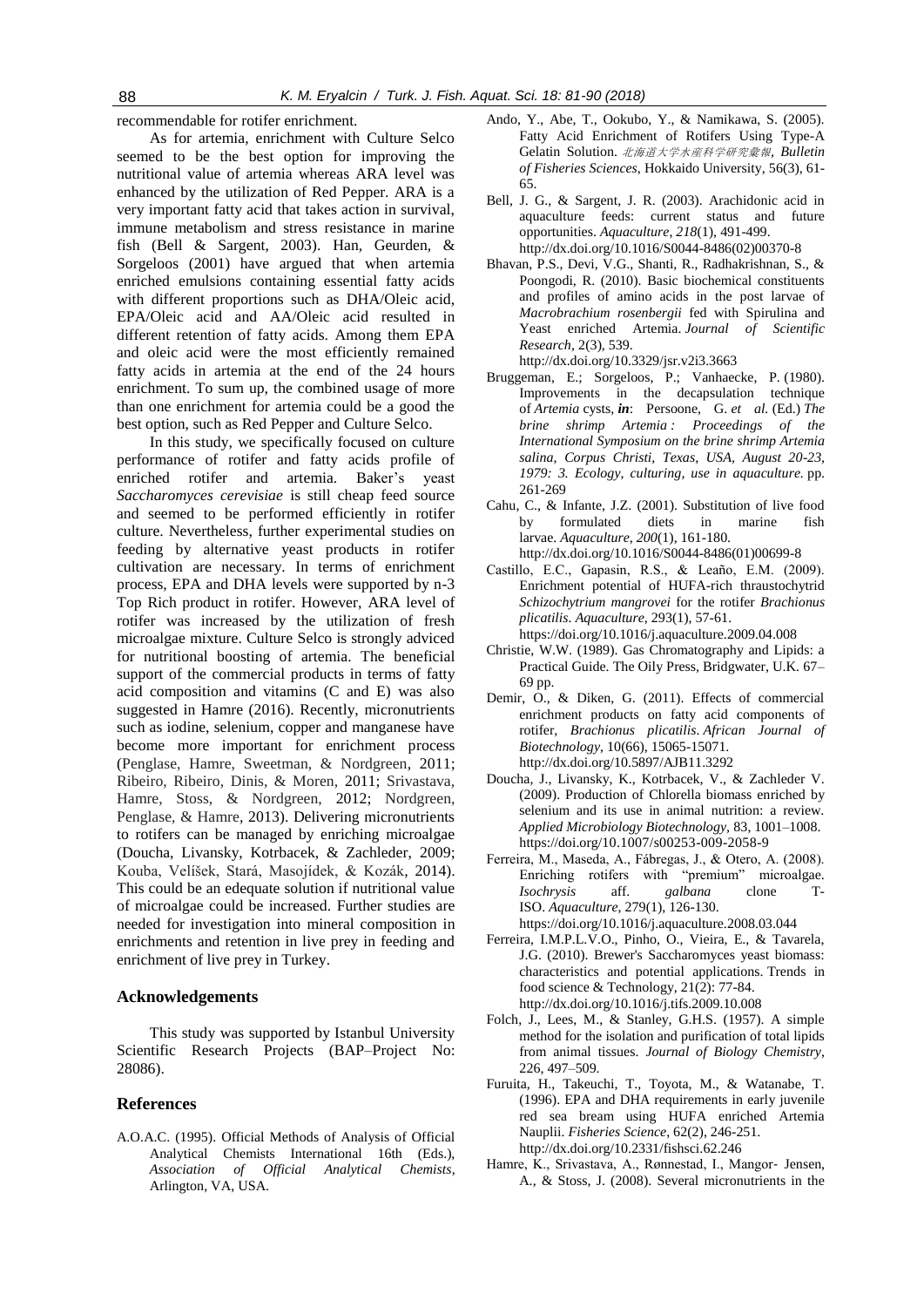rotifer Brachionus sp. may not fulfil the nutritional requirements of marine fish larvae. *Aquaculture Nutrition*, 14(1), 51-60.

http://dx.doi.org/10.1111/j.1365-2095.2007.00504.x

Hamre, K. (2011). Metabolism, interactions, requirements and functions of vitamin E in fish. *Aquaculture Nutrition*, 17(1), 98-115.

https://doi.org/10.1111/j.1365-2095.2010.00806.x

- Hamre, K., Yufera, M., Ronnestad, I., Boglione, C., Conceiçao, L.E.C., & Izquierdo, M.S. (2013). Fish larval nutrition and feed formulation – knowledge gaps and bottlenecks for advances in larval rearing. *Review in Aquaculture*, 5, 526–558. https://doi.org/10.1111/j.1753-5131.2012.01086.x
- Hamre, K. (2016). Nutrient profiles of rotifers (*Brachionus* sp.) and rotifer diets from four different marine fish hatcheries. *Aquaculture*, 450, 136-142. <https://dx.doi.org/10.1016/j.aquaculture.2015.07.016>
- Han, K., Geurden, I., & Sorgeloos, P. (2001). Fatty acid changes in enriched and subsequently starved *Artemia franciscana* nauplii enriched with different essential fatty acids. *Aquaculture*, 199(1), 93-105[.](https://doi.org/10.1016/S0044-8486(00)00596-2)  [https://doi.org/10.1016/S0044-8486\(00\)00596-2](https://doi.org/10.1016/S0044-8486(00)00596-2)
- Hirayama, K., Maruyama, I., & Maeda, T. (1989). Nutritional effect of freshwater Chlorella on growth of the rotifer *Brachionus plicatilis*. *Hydrobiologia*, 186(1), 39-42. https://doi.org/10.1007/BF00048894
- Izquierdo, M.S., Watanabe, T., Takeuchi, T., Arakawa T., & Kitajima, C. (1990). Optimal EFA levels in *Artemia* to meet the EFA requirements of red seabream (*Pagrus major)*. *In*: Takeda, M. & T. Watanabe. (Eds.). *The Current Status of Fish Nutrition in Aquaculture*. Tokyo University Fisheries, Tokyo, pp. 221-232.
- Izquierdo, M.S. (1996). Essential fatty acid requirements of cultured marine fish larvae. *Aquaculture Nutrition*, 2(4), 183-191.

https://doi.org/10.1111/j.1365-2095.1996.tb00058.x

- Izquierdo, M.S., Socorro, J., Arantzamendi, L., & Hernández-Cruz, C.M. (2000). Recent advances in lipid nutrition in fish larvae. *Fish Physiology and Biochemistry*, 22(2), 97-107. https://dx.doi.org/10.1023/A:1007810506259
- Izquierdo, M.S. (2005). Essential fatty acid requirements in Mediterranean fish species. *Cah. Options Mediterr.*, 63, 91–102.
- Izquierdo, M.S., & Koven, W.M. (2011). Lipids. In: Larval Fish Nutrition (Holt, J. ed.), (pp. 47–82). Oxford, UK, Wiley-Blackwell, John Wiley and Sons Publisher Editor.
- Kanazawa, A. (2003). Nutrition of marine fish larvae. *Journal of Applied Aquaculture*, 13, 1-2, 103-143. [http://dx.doi.org/10.1300/J028v13n01\\_05](http://doi.org/10.1300/J028v13n01_05)
- Kim, S.K., Matsunari, H., Takeuchi, T., Yokoyama, M., Murata, Y., & Ishihara, K. (2007). Effect of different dietary taurine levels on the conjugated bile acid composition and growth performance of juvenile and fingerling Japanese flounder *Paralichthys olivaceus*. *Aquaculture*, 273(4), 595-601. [http://dx.doi.org/10.1016/j.aquaculture.2007.10.031](http://doi.org/10.1016/j.aquaculture.2007.10.031)
- Kouba, A., Velíšek, J., Stará, A., Masojídek, J., & Kozák, P. (2014). Supplementation with sodium selenite and selenium-enriched microalgae biomass show varying effects on blood enzymes activities, antioxidant response, and accumulation in common barbel (*Barbus barbus*). *BioMed Research International*. http://dx.doi.org/10.1155/2014/408270

Lee, B., Kim, D., Lee, N., Hagiwara, A., Kwon, O., Park, H., & Park, J., (2016). Optimal Food and Concentration for Growth of Small Rotifer, *Proales similis. Journal of Fisheries and Marine Sciences Education*, 28(2), 315-322.

http://dx.doi.org/10.13000/JFMSE.2016.28.2.315

- Lie, O., Haaland, H., Hemre, G. I., Maage, A., Lied, E., Rosenlund, G., Sandnes, K., & Olsen, Y., (1997). Nutritional composition of rotifers following a change in diet from yeast and emulsified oil to microalgae. *Aquaculture International*, 5(5), 427-438. http://dx.doi.org/10.1023/A:1018384711958
- Lind, Ryan D. (2014). *Effects of Selected Commercial Diets and Yeast Substitution on the Growth and Associated Microbiota of Rotifer (Brachionus plicatilis)*. (Master Thesis). University of Miami, Miami, USA.
- Lubzens, E., Tandler, A., & Minkoff, G. (1989). Rotifers as food in aquaculture. *Hydrobiologia*, 186(1), 387-400. http://dx.doi.org/10.1007/BF00048937
- Lubzens, E., Zmora, O., & Barr, Y. (2001). Biotechnology and aquaculture of rotifers. *Hydrobiologia*, 446/447, 37–353.

http://dx.doi.org/10.1007/978-94-010-0756-6\_44

Mahre, H.K., Hamre, K., & Elvevoll, E.O. (2012). Nutrient evaluation of rotifers and zooplankton: feed for marine fish larvae. *Aquaculture Nutrition*, 19(3), 301- 311.

http://dx.doi.org/10.1111/j.1365-2095.2012.00960.x

- Maruyama, I., Nakao, T., Shigeno, I., Ando, Y., & Hirayama, K. (1997). Application of unicellular algae *Chlorella vulgaris* for the mass-culture of marine rotifer Brachionus. *Hydrobiologia*, 358(1-3), 133-138. http://dx.doi.org/10.1023/A:1003116003184
- Monroig, O., Navarro, J.C., Amat, F., Gonzalez, P., Bermejo, A., & Hontoria. F. (2006). Enrichment of *Artemia* nauplii in essential fatty acids with different types of liposomes and their use in the rearing of gilthead seabream (*Sparus aurata*) larvae. *Aquaculture*, 251, 491-508.
- http://dx.doi.or[g/10.1016/j.aquaculture.2005.06.026](http://dx.doi.org/10.1016/j.aquaculture.2005.06.026)
- Nhu, C.V. (2004). A Comparison of yield and quality of the rotifer (*Brachionus plicatilis*-L. Strain) fed different diets under aquaculture conditions, Vietnam. *Asian Fisheries Science*, 17, 357-363.
- Nordgreen, A., Penglase, S., & Hamre, K. (2013). Increasing the levels of the essential trace elements Se, Zn, Cu and Mn in rotifers (*Brachionus plicatilis*) used as live feed. *Aquaculture*, 380, 120-129. http://dx.doi.org/10.1016/j.aquaculture.2012.11.032
- Özbaş, B., Göksan, T., & Ak, I. (2006). *Brachionus plicatilis* (Rotifer)'in Farklı Besin Ortamlarında Büyümesi. Ege Üniversitesi Su Ürünleri Dergisi, 23(2), 279-282.
- Penglase, S., Hamre, K., Sweetman, J. W., & Nordgreen, A. (2011). A new method to increase and maintain the concentration of selenium in rotifers (Brachionus spp.). *Aquaculture*, 315(1), 144-153.
- http://dx.doi.org/10.1016/j.aquaculture.2010.09.007 Rehberg-Haas, S., Meyer, S., Lippemeier, S., & Schulz, C. (2015). A comparison among different Pavlova sp. products for cultivation of *Brachionus plicatilis*. *Aquaculture*, 435, 424-430. [http://dx.doi.org/10.1016/j.aquaculture.2014.10.029](http://doi.org/10.1016/j.aquaculture.2014.10.029)
- Ribeiro, A.R.A., Ribeiro, L., Dinis, M. T., & Moren, M. (2011). Protocol to enrich rotifers (*Brachionus plicatilis*) with iodine and selenium. *Aquaculture Research*, 42(11), 1737-1740.